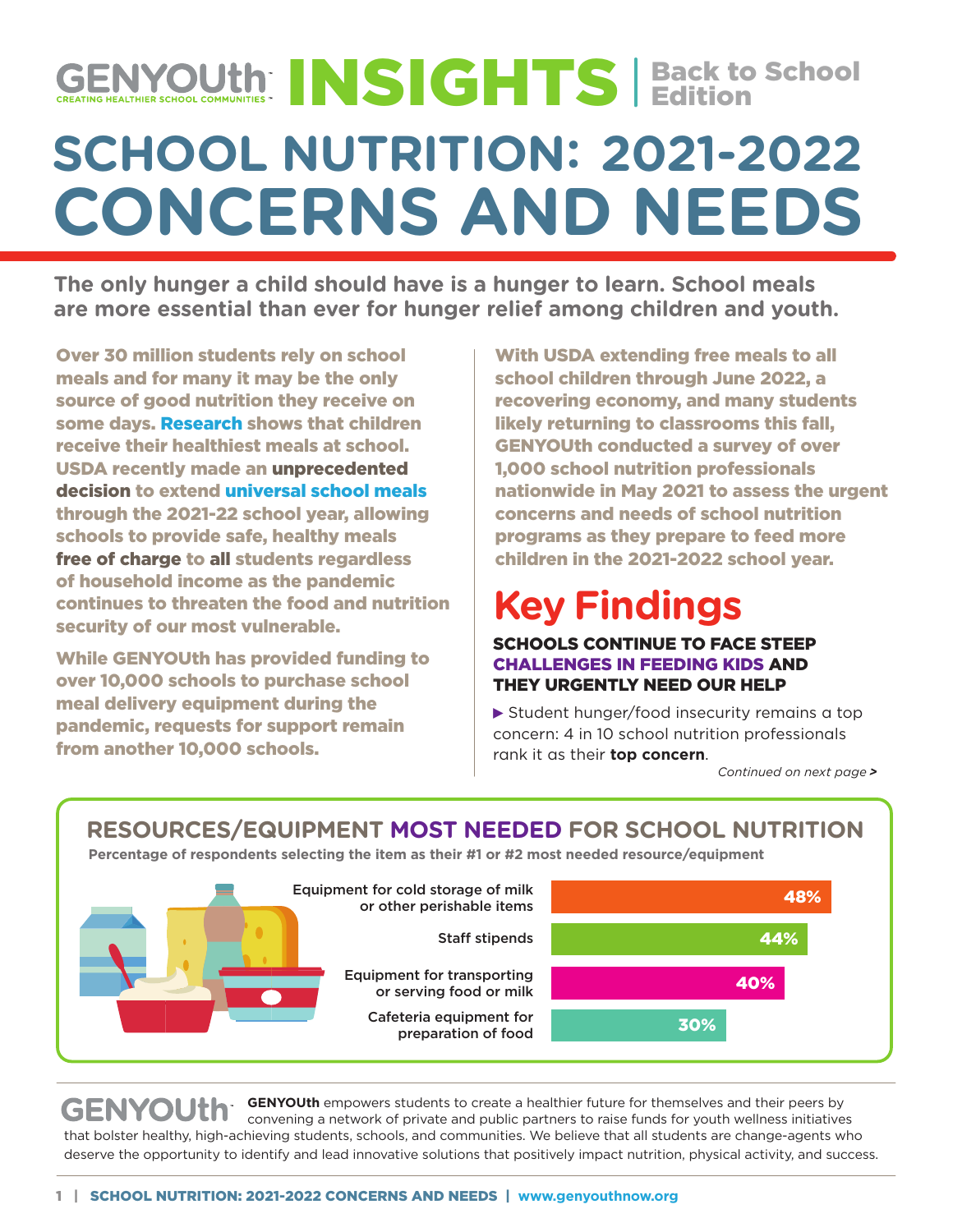▶ 86% of schools/districts will offer **multiple meal delivery options** to meet continued pandemic protocol and social distancing guidelines, including cafeteria, classroom, grab and go, off campus delivery and more.

▶ 1 in 4 schools anticipate **adding even more meal options** including breakfast, supper and after school snacks, to support students' well-being, while over half (53%) of respondents are still considering the meal options they will offer.

 School nutrition professionals identify their **top challenges** as:

- Staff shortages
- Equipment needs to ensure school meal accessibility, they most urgently need equipment for cold storage of milk or other perishable items and equipment for transporting and delivering food
- Difficulty they face in forecasting meal participation/needs
- Financial uncertainty

40% **it. We are also facing issues with our "Our main concern is the milk storage as ours is about 30 years old and the district does not have money to replace large mixer, but again no money to fix or replace it."** *— Marmaton Valley USD 256, KS*

▶ School nutrition professionals need help with **awareness building** about the availability of universal school meals among parents, communities and even school administrators. Public and private partners can help support schools with communications, promotion and marketing of this crucial child wellness program to address hunger.

**"Our district is very concerned with equitable access for all of our students. Twenty percent of our population is English-as-a-second-language speakers. We need more resources to help communicate with these culturally diverse populations."** *— Westbrook SD, ME*

### **Biggest Concern for School Nutrition Operation in 2021-2022**



### **Meal/Service Options to Be Added in 2021-2022**

**Based on the 27% of respondents who already know they are expanding their options in 2021/22:**

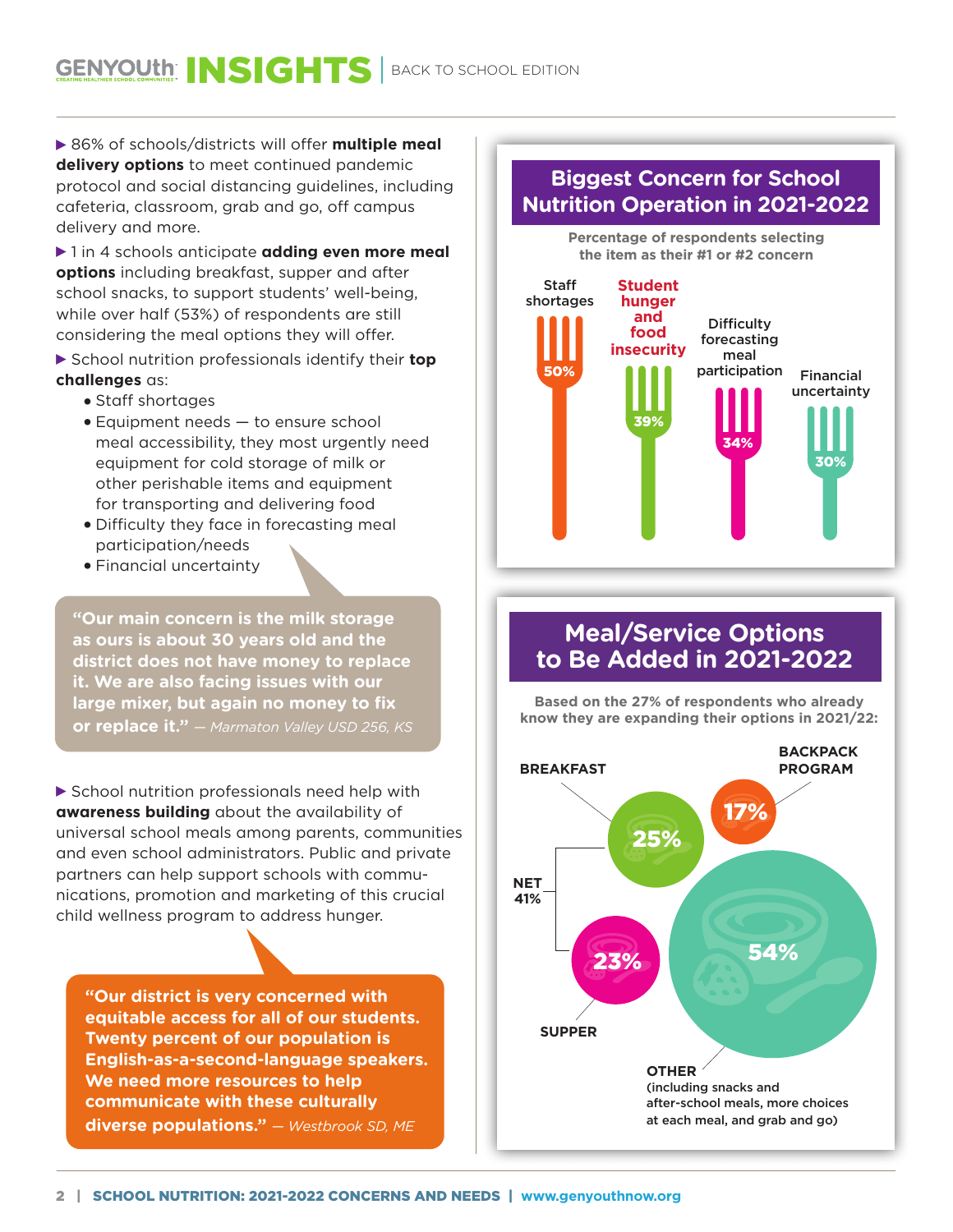



**"During normal school years, all administrative/office staff are required to have lunch with students at least four times a month and do a mini-survey with a few kids. Results are analyzed to help guide our changes and improvements."** 

*— St Paul Independent SD 625, MN*

**"I often make myself available during Grab and Go breakfast service to talk to the students about items they prefer. I also sit with students during lunch and let them help me create the menu for the month based on their favorite items and recipes."** 

*— McKeesport Area School District, PA*

**"Students' success in the classroom goes hand in hand with their ability to access basic needs like healthy and nutritious meals. It's critical that our efforts to reopen schools quickly and safely include programs that provide access to free, healthy meals for our most vulnerable students, particularly those whose communities have been hardest hit by the pandemic."** 

*— U.S. Secretary of Education Miguel Cardona*

#### SCHOOL NUTRITION PROGRAMS ARE LISTENING TO YOUTH

The majority (73%) of school nutrition programs engage students in providing input on their school meal program. Key methods include surveys, taste-tests, focus groups, student advisory councils and social media.

GENYOUth's Youth Council members offer these suggestions to increase access to and participation in school meals:

- Location is key: Grab and Go allows students to get food where they are and eat with their friends.
- Universal free meals level the playing field: reduces stigma associated with getting a meal for free.

*Continued on next page >*